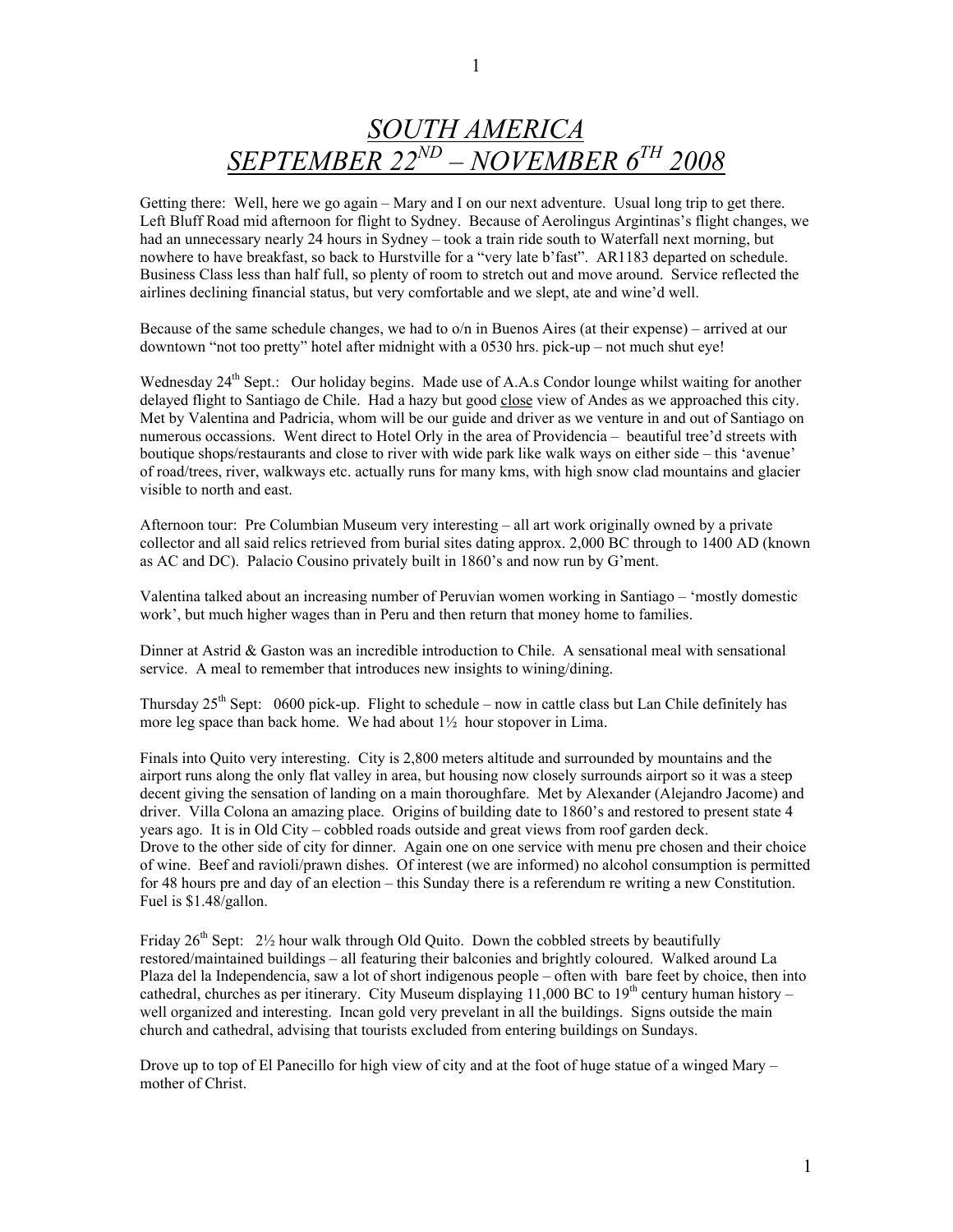Drove north out of city, over the equator to have lunch at El Crater – set inside a volcano and we arrived in time to see the Pacific Mist blowing in from the west. Lunch - again good tucker and we were introduced to hot sauce (soon realized this is served with all meals in Ecaudor and Peru – good on bread, in soup etc. etc. – we were hooked). Had our first (of many) serves of potato soup.

There are 2 sites to "see" the equator. The French with technology defined one area (which we did not visit) but we went to the Incan fortress site and our guide showed us practical methods to prove this site is more accurate (water draining clockwise/anti-clockwise etc.) Could see the French monument about 200 meters distant.

The drive in and out of town gave us a good look around – very dry – life styles became poorer as we got out of city. Migration from rural areas is on the increase with expected consequences.

In evening Alexander drove us back to Plaza where we had a good look/walk around to see the area by night (lots of floodlit scenes), then we had a horse carriage ride around the streets – felt like a youngster – enjoyed it more than I'd thought, then to Le Belle Epoque – a posh hotel on the Plaza, for yet another great meal – the desert was sensational – an iced mousse filled apple made out of a delicately light toffee (colour of a granny smith). Because of coming election our water was served in champagne glasses!! No wine, but were surprised by a group of 4 whom circulated the tables singing opera arias. Great night. I could get used to this life style!!

Saturday  $27<sup>th</sup>$  Sept: Looong breakfast with Rudi. Alexander did all our flight arrangements: 1. Luggage had to be cleared by Agriculture Dept. 2. Entry forms pre typed, 3. Issue of Transit Control Card (entering Galapagos Islands very closely controlled/monitored. Plane delayed.

## STUFF UP

We missed the flight!! Long story. After initial panic, it all worked out, but we will miss a day on boat. We booked into a cheaper style hotel, clean and quaint (had personality). We had a visit from Quasar Manager – upset re our problems and still apologizing for the Grace cancellations etc. etc.

Sunday  $28<sup>th</sup>$ : Picked up as planned and through formalities at airport OK. Staff kept a beady eye on us, then had VIP escort to plane. Flew via Guayquil (pronounced Wayakee). Wilmot Cox met us at San Cristabal – windy and dry. We went by taxi to Galapagos Interpretive Centre – very interesting and well presented. Was set up by the locals for the locals as well as us tourists. Population of islands is 21,000, but was only 2,000 people 50 years ago. Meanwhile, visitors now at 141,000 per annum – from NIL 1970. Obvious problems. Walked back along beach front – saw sea lions everywhere, frigates and a few boobies + other birds. Lunch at a restaurant, then to a 'day room' at a hotel for siesta. Mary and I alone returned to waterfront to watch the wildlife, before dinner at 7pm (Election results announced and a noisy parade of happy voters entertained us). Evolution sighted by us whilst still eating and we were on board by 8.30pm. Had an interesting night zodiac transfer and saw iridescent plankton en route.

Monday  $29^{th}$ : Santa Cruz Island. From jetty we went by bus up into highlands. Saw sink holes, fly catchers, warblers, finches++ - mossy rain forest a surprise. Then down lower to see Giant Tortoises – fabulous. Saw dozens+ of them. Amazing. BBQ lunch by the tortoises. Visited Charles Darwin Centre – Lonesome George (with Georgette and Georgina). Walked back to docks through the town of Puerto Ayora – through the usual array of tourist shops and also plenty of stores catering for less organized tourists (thinking of Maurice).

Tuesday  $30^{th}$ : San Salvador Island (aka Santiago Is.) Zodiac'd to James Bay in a.m. 2 mile walk – saw sea lions+++ (including a pup a few hours old), fur seals, marine iguanas, turtles (copulating pair), Galapagos herons. Rest of group went snorkeling and saw lots of turtles, but I couldn't manage it – sad.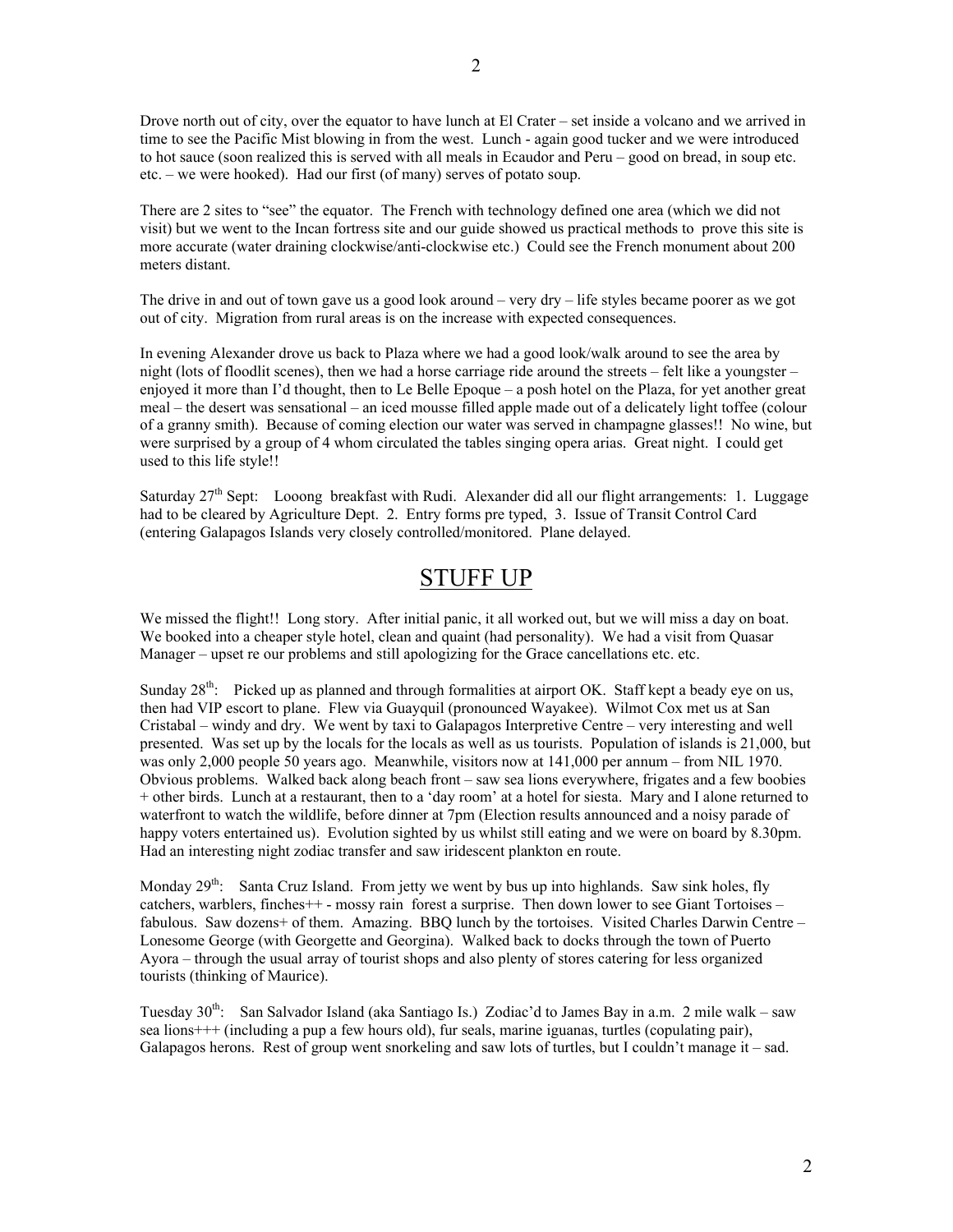3 hour sail to Bartolome Island. Saw Galapagos penguins, blue footed boobies. Climbed to summit (650 meters), a strenuous hike, but with great view of island and many surrounding islands far and near. Interesting close landscape with collapsed volcano crater and fascinating vegetation growing in grey soil.

The others visited the Interpretive Centre – Mary and I walked around for our final sea lion spotting. Back to Evolution for a snack pre trans. to airport.

Wednesday  $1<sup>st</sup>$  October: Genossa Island (aka Tower Is.) anchored in Darwin Bay – a cauldron. Zodiac landing to rocks below Prince Phillip Steps (named because P. Phillip slipped down them many years ago). Saw 1,000's birds – many varieties. Great time.

Cold shrimp soup which one adds pop corn to, for lunch + yacca bread which I love. All delicious as all the meals are proving to be. In p.m. landed on near by beach (calm clear waters and white sand), with more fabulous bird sightings – this time in mangroves and near a creek with cactus growing close to the mangroves. A beautiful area.

Thursday  $2^{nd}$ : Early wake up 0620 as whales sighted – panga ride. Saw several good, but brief appearances. Lots of spouts noted, then on way back to Evolution, a pod of common dolphins spotted in distance. We caught up with difficulty, then fabulous viewing traveling beside them (like 3 meters close) – about 200+ dolphins.

After breakfast went ashore on Punta Espinos – Fernandina Island, for 2 – 3 hours. Sea lions, marine iguanas, turtles, flightless cormorants, great blue heron with a chick, octopus and lava/mangrove viewing. Another great time. Saw the cormorants fishing.

Short mid day crossing to Isabela Island – Tagus Cove. Had a 'power walk' up hill to view Darwin Lake, around crater and to top for overall viewing. Highlight was a hawk whom 'followed' us and made 4 x close landings. Nearly able to touch him – could have it we'd been game or silly enough.

Friday 3<sup>rd</sup>: Sailed all night and till after breakfast to reach North Seymour Island. New sightings included the Magnificent Frigate bird and saw several males 'displaying' (their red pouches), Land Iguana's – more colourful than the marine version, but not as big as I'd thought they would be. Had excellent blue footed boobie viewing and close to a chick being fed by parent. Usual viewing of sea lions, marine ig's, pelicans etc. etc.

Lunched near Baltra Island, where we refueled – had to stay indoors, then ½ hour sail to Black Turtle Cove on Santa Cruz for punga ride through mangroves to see black sharks and turtles – lots of mating turtle sighting. I spotted about a dozen black shark – about 10 inches long, but easily identified by their dorsal fins.

Final evening on Evolution included cocktails with crew and usual thank you's. Enjoyed our farewell dinner of steak and lobster – delicious, then a relaxing evening out on back deck for our last open bar session.

Saturday  $4<sup>th</sup>$ : Liesurely morning with punga transfer to shore and en route witnessed 100's frigates demanding fish from commercial fishing boat – we had to duck our heads as they circled around. The birds were not disappointed with the scraps given to them.

Quote from our guide on Evolution as we left:

## *Don't weep for what has ended, but smile for what has happened.*

A few delays with our flights back to Quito – got there too late for our planned evening meal – oh well.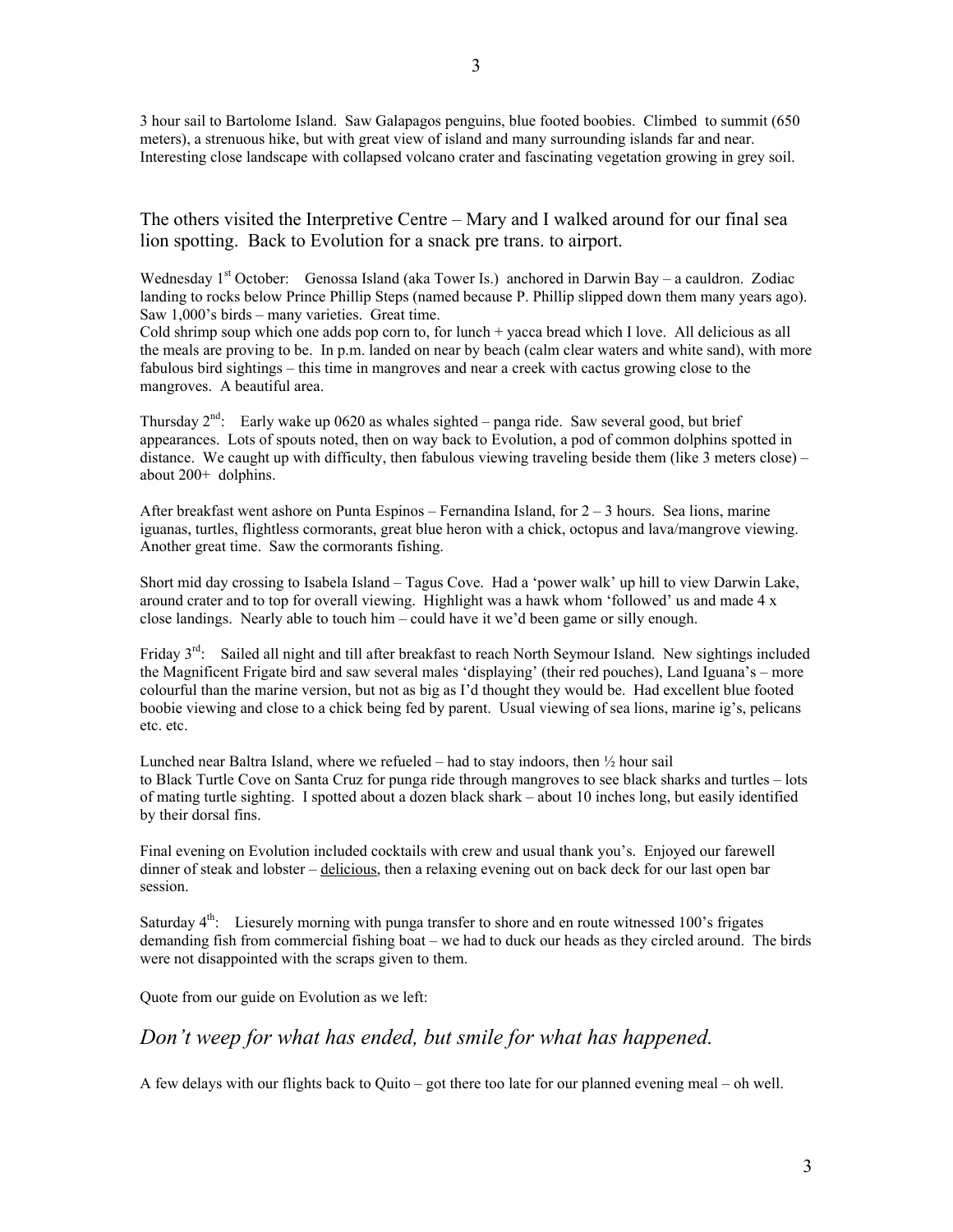Sunday 5<sup>th</sup>: 0900 departure for Cotopaxi National Park. Unfortunately low clouds and cool so not good viewing. Did see 1 volcano south of Cotopaxi and just a snippet of snow and ice on base of Cotopaxi. Had a good walk around a lake with a few birds and quite a bit of colourful groundcover and shrubs. The Park and local farmers have an arrangement: cattle have limited access to park – a few days/month and in return, Park gets to shoot a beast – 1 each 3 months – to feed condors and other wildlife. We were at our highest altitude of 3,800m – we managed o.k., but certainly were aware of it and had to take it slowly whilst walking.

Had lunch at Hacienda La Cienega – built by Spaniards on large acreage. There is a long avenue from gate to hacienda of eucalypts – first planting of them in Ecuador and they are now protected.

Evening meal at Rafael Osterlicht's (as in our first night in Quito). Tonight we ate al la carte – presumably to compensate for missing out last night. Lovely meal – prawns and pork.

Monday  $6<sup>th</sup>$ : 1030 pick up, Delay with V.I.P. flight to Coca, then 2  $\frac{1}{4}$  hr. motorized canoe with canopy down Napo River – wider than I'd thought. Lots of floating timber and sand banks. A 'lookout' sat up front with a 2-way, directing driver at rear. Saw lots of signs population, small crafts of all shapes and sizes including large punts ferrying up to 6 semi trailers. Passed an oil drilling site with its ever burning flame – that flame attracts tons of insects which die, litter and pollute area, + causing a deficiency in normal food supply for insect eating creatures – and so the cycle of problems is multiplied.

We got off our large canoe on a little grassed sandbank – walked across it and then loaded into our paddle powered dugouts. (Later found out that because there had been no rain for a little over 1 week, the water level was low, and thus our larger canoe couldn't get into mouth of 'our' creek to dock, where exchange usually takes place). We met our team that we would have for the week. Santiago – naturalist, Gabrielle – local guide (and heavily involved in the Echo Lodge development from the very beginning), and lastly Byron – a local lad whom sat up back working hard with the paddle and an excellent wildlife spotter.

Off up the blackwater creek – a magical event. Dull at first, but still saw birds, butterflies, moths and jungle growth. After dark, lots fire flies and bats feeding on insects and a threatening thunder/lightning storm. Mary  $&$  I both wonder if this week might even be better than Galapagos – big shoes to fill.

Met at the dock with a glass of fresh fruit juice. Our hut is right on lagoon – rustic and fabulous.

Tuesday  $7<sup>th</sup>$ : 0445 wake-up. B'fast and boot fitting 0500 with 0535 departure. Canoe across lagoon and a few mins up a creek per paddle, then a 45 mins. Walk to tower – 112 meters high beside a huge kapok tree – viewing deck was sheltered under the top of this tree. Mist still in undergrowth below us.

Initially frustrating with glasses and binocular lens fogging up++, but that settled and saw a wide variety of birds – scattered about and mostly alone and at a distance. Santiago had very strong viewing gear which gave us good looks, but my binoculars are pretty good. Saw 2 pairs macaws with good vision and numerous tucans – 2 varieties. Rained most of way back to canoe. Hot chocolate waiting for us on return, then I went up dining room tower for a look see and had good viewing in now sunny day. Afternoon paddle down a new creek, around lagoon etc. 3 x types monkey seen including night monkeys whom live in trunk of a palm tree and guys know the time they emerge for the night – it was a quick look as they scurried up the trunk off into other trees. Lots of birds and 2 camon.

Wednesday  $8<sup>th</sup>$ : 0515 wake-up – raining, but eased as we set off. Up Anangu Creek, then motorized canoe to Clay lick I. Had a 30 min. wait then down they came  $+++ - 3x$  types of parakeets. Magic. Then back down river and a 10 minute walk to Clay lick  $II$  – again the wait, then they came – another 3 varieties and different from the previous lick. No one sure why they come at approx. the same time everyday, and why lick I is always earlier than II. There is also a definite pecking order.

On way out we saw  $2 \times$  crested owls. Lunch at warehouse and bought a few nick knacks made by the locals. Crossed creek then a brief walk to see pygmy monkey (smallest in world) – cute. It rained++ briefly then lots of birds again and a good sighting of giant otter, on our way back to resort.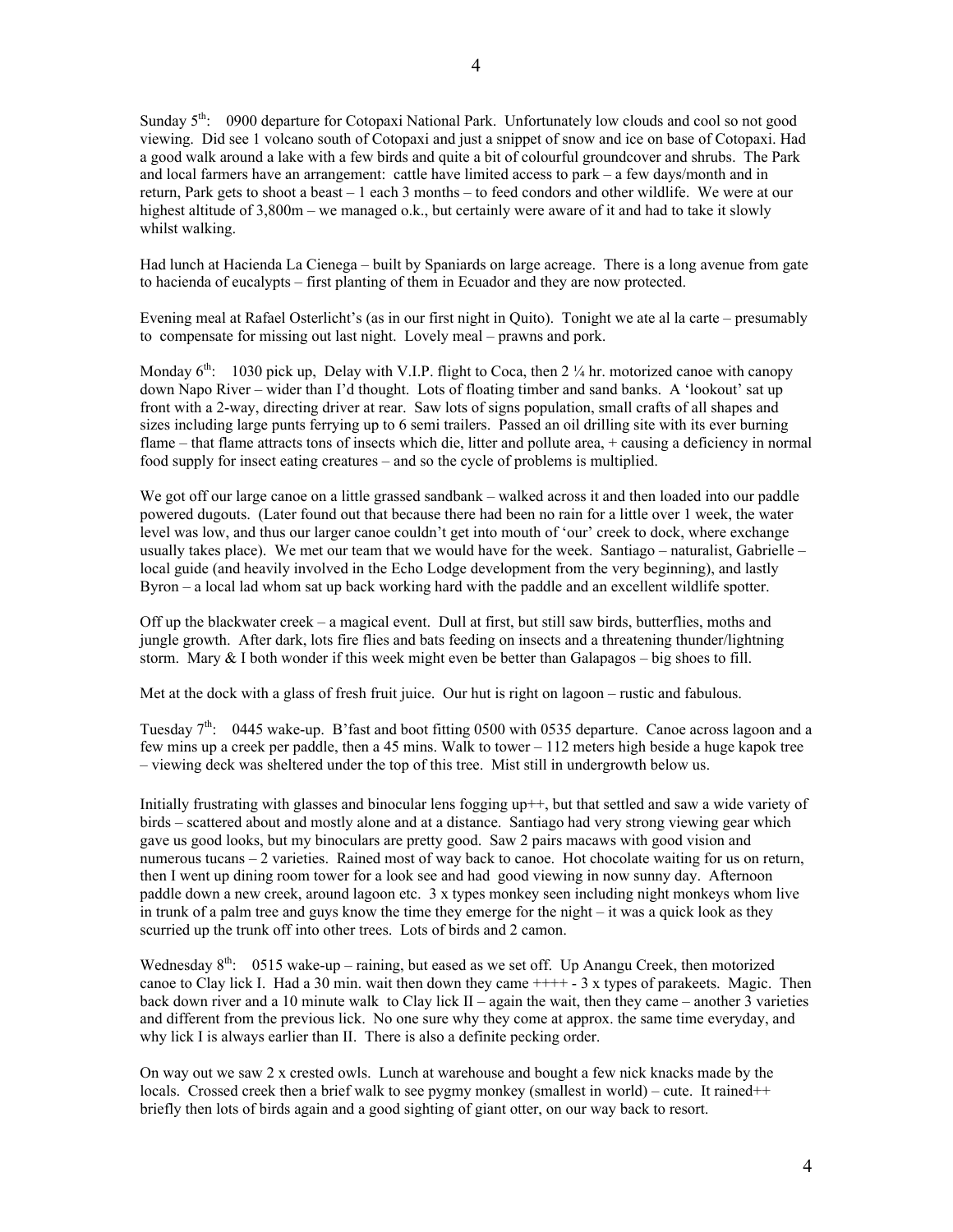Thursday  $9^{th}$ : A great morning. Sleep in till 0600!! Paddled a little from wharf and saw several Golden Tamarin monkeys then back to b.w.c. – several new birds – Santiago carries an MP3 with bird calls – it works to attract them

Then a few capajin monkeys (biggest in area) and suddenly lots of squirrel monkeys – had a long and good look. They are so funny. Heard and saw a huge splash inches from our canoe – was from the tail of a very large fish whose name I can't remember, but later was shown a picture of one that had been caught, and 3 people needed to hold it up.

Then our giant otters came out again– brief encounter, but clear.

Walked through dense rain forest area. Heard howler and spider monkeys. Walking a challenge – like up the tower – high humidity, sweat and misting glasses. Late p.m. we had another brief paddle and a 1 hour walk up a new path. Saw 2 tucans. Back to canoe in dark. Camon hunt – 1 very close and with a big splash.

Friday 10<sup>th</sup>: Adventure day. 0630 departure in heavy mist, but not raining. Had great viewing again going down the creek, then transferred to a canoe with outboard motor, Santiago, Gabrielle, Byron, cook, driver and 1 help and our back packs + food and cooking gear for 3 meals. Was not a big canoe. We went further downstream on the Napo River for 2-3 hours, to a flooded forest lake area. An amazing time.

Accommodation built indigenous style, - a unique experience. Canoe'd and walked. Vultures at hut, busy leaf eater ants everywhere. Ate well and had a brief walk after dark. Howler monkeys heard++ afar.

Saturday  $11^{th}$ : 0630 b'fast, pack up and further tour looking for the river dolphins – no luck, but lots of birds. Had a 45 min. walk about ½ back up the river, then headed for base. We must have been late as they sent out another canoe in case we were having problems. Claxon sounded all clear when we got to the Warehouse.

Brief rest in hammocks before Mary had a Cleansing Ceremony with the Shaman – a genuine one and still holds an important role in their community. It was hot work for the paddlers as we went back up the creek, but we got to see a very rare zig zag heron.

Lazy afternoon – I went up tower, but birds were lazy too. Had an evening session with Santiago who showed us maps and his ecology lecture and other things on his computer.

Sunday  $12<sup>th</sup>$ : Usual morning  $-3-4$  hours paddling  $-$  good monkey viewing and good bird sightings. 4pm paddle and walk till dark. Saw a few bits and pieces.

Monday 13<sup>th</sup>: 0630 departure. Again good bird/monkey viewing then the return 2  $\frac{1}{2}$  hour motor canoe to Coca – plane back to Quito late.

But not too late. Went straight to lunch at Octavo de Corpus – a delightful old home renovated with Chinese and local furniture. Apparently never frequented by the locals, but great food and hospitality. Went down to the basement to see his cellar. Went back to Colona Villa to get our stored cases – Rudy was out, but Ric phoned him and Rudy actually ran a considerable distance back, just to say hello/goodbye. Was like being with family. Planned trip to a museum was a no go – closed for renovations.

Flight to Lima on schedule and to our 5 star hotel for 5 hours – a luxurious room – their sweeties were to die for.

Tuesday  $14<sup>th</sup>$ : Early pick-up and flight to Cusco – city doubled in population in the 10 years since we were here, but still love it. Went direct to hotel to book in (room not ready of course so early), had coca tea, then set off on our tours. Drove out of town to Moray site. Amazing. First 4 or 5 levels are pre Inca.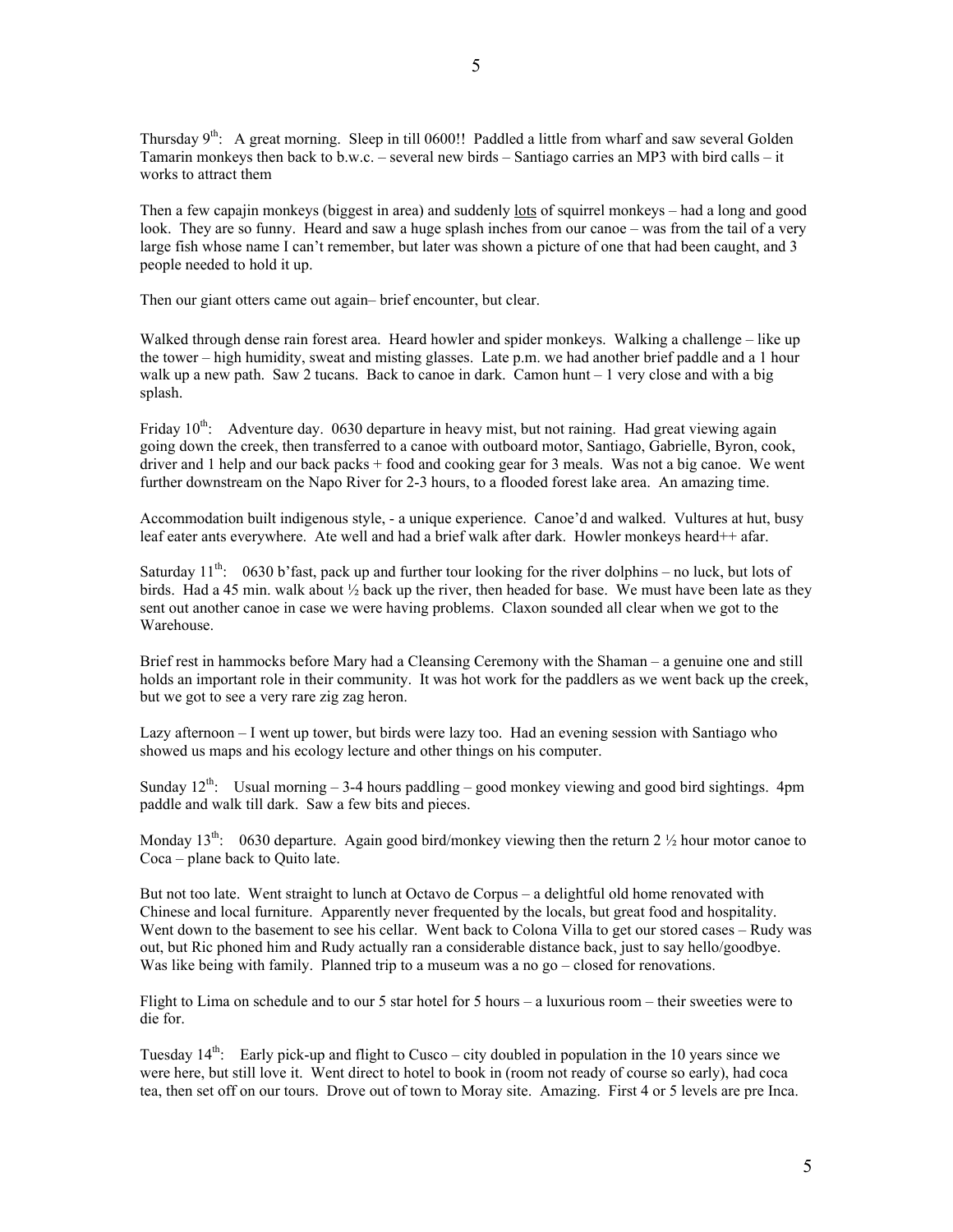An Australian archeologist – Henry Earls in 1980's with help of others, discovered the true agricultural significance of site. Mind boggling.

Moras salt mines great – the owners work hard for little return. Lunch at Pio's El Huacatay was yet 'another memorable experience', had a quick visit to Pisaq markets and of course enjoyed the drive along Sacred Valley – We traveled in the opposite direction to what we did 10 years ago – snow on the high mountains this time.

Quick visit to Museo de Arte Precolumbian – I unfortunately got too hot and left a little early. Dinner at Hotel Monasterio. Food fine, but I guess service annoyed me a little and was not a particularly relaxing experience.

Wednesday  $15<sup>th</sup>$ : All aboard the Orient-Express Andean Explorer – heading for Puno and Lake Titicaca. This train trip, although in total contrast to our Canadian Rocky Mountaineer trip, is comparable in enjoyment. The open viewing car was out back of a carriage with a glassed roof and posher than Canada. Seating was at the tables where we ate. Scenery changing – initially lush busy farming, frequent towns and signs of industry (mud brick and roof tile production, and usage of eucalypts for rafters, fire wood etc.). Then climbing gradually to bare Andean mountains, cold sleeting weather before moving to flat bare planes as we approached Juliaca. Here the train traveled close (like inches close) to a long market area – very poor market area which specialized in junk and second hand goods. It was teeming with sus atmosphere and not a place I needed to go back and have another look. When the train had passed by, gates closed and the track quickly filled with their activities. Juliaca is a poor city. Built because it is on ancient, but still used cross roads – east/west & north/south, and now has airport, bus terminals and university. A place to pass through quickly.

Thursday 16<sup>th</sup>: 0700 meeting with Sara. Walked from hotel to nearby dock below. Fun time at Uros after a trip along dedicated canal through reeds to islands. Population of 800. Fishing and tourism their livelihood. They now have solar power and tv's – both systems donated by an ex P.M. of Japan. On 'our' island there were 3 women and 1 male. He gave us a brief run down and demonstration on how the islands are formed etc. Mary  $& 1$  were then secreted into separate reed homes and dressed up in the local clothing – then photos before the big sales pitch to buy their local crafts. We both bought more than we'd planned and needed. We then got onto one of their reed built watercrafts for a 10 minute ride – before leaving their island the 3 women sung to us  $-$  a local song in their dialect then twinkle twinkle little star.

From there we motored further away from Uros to the island of Llachon where we saw their local lifestyles and visited a kindergarten – got there in time to see the mother of the day arrive with lunch for all the kids – fried egg and pasta - looked good. Kids were all well nourished and happy. Another  $\frac{1}{2}$  hour away was the island of Taquile whose heritage is traced back to pre Incan times. We ate there – delicious trout after soup and hot sauce. This island is famous for the women weaving and the men knitting.

Friday  $17<sup>th</sup>$ : Another great day. Drove through Puno, up and over the hills behind and headed south towards Sillustani – saw pre Incan and Incan burial sites – all effected by earthquakes and set on a hill beside a beautiful lake in a volcano crater. On leaving this area we visited one of several 'typical homes' open to tourists. The female showed us her weaving, outdoor cooking facilities using llama dung as fuel, her collection of herbs and grinding stone – also her mother's grave which was a centre piece in the courtyard.

Next stop was Lampa – like all towns the Plaza was a feature and in it we saw a few Quenuales trees before we toured in the Church of Immaculate Conception – full of surprises. A large replica of the picture "The Last Supper" had been well done and dates to early Spanish times. In another area was a replica of Michael Angelo's "The Peter" – donated by a local. A huge sepulcher featured skulls and long bones. Then down below church to see pre Inca catacombs and saw the beginnings of tunnels – one to gold mines, one heading to Cusco and the last towards Argentina. These tunnels were kept secret from invading Spanish because of the bones in catacombs.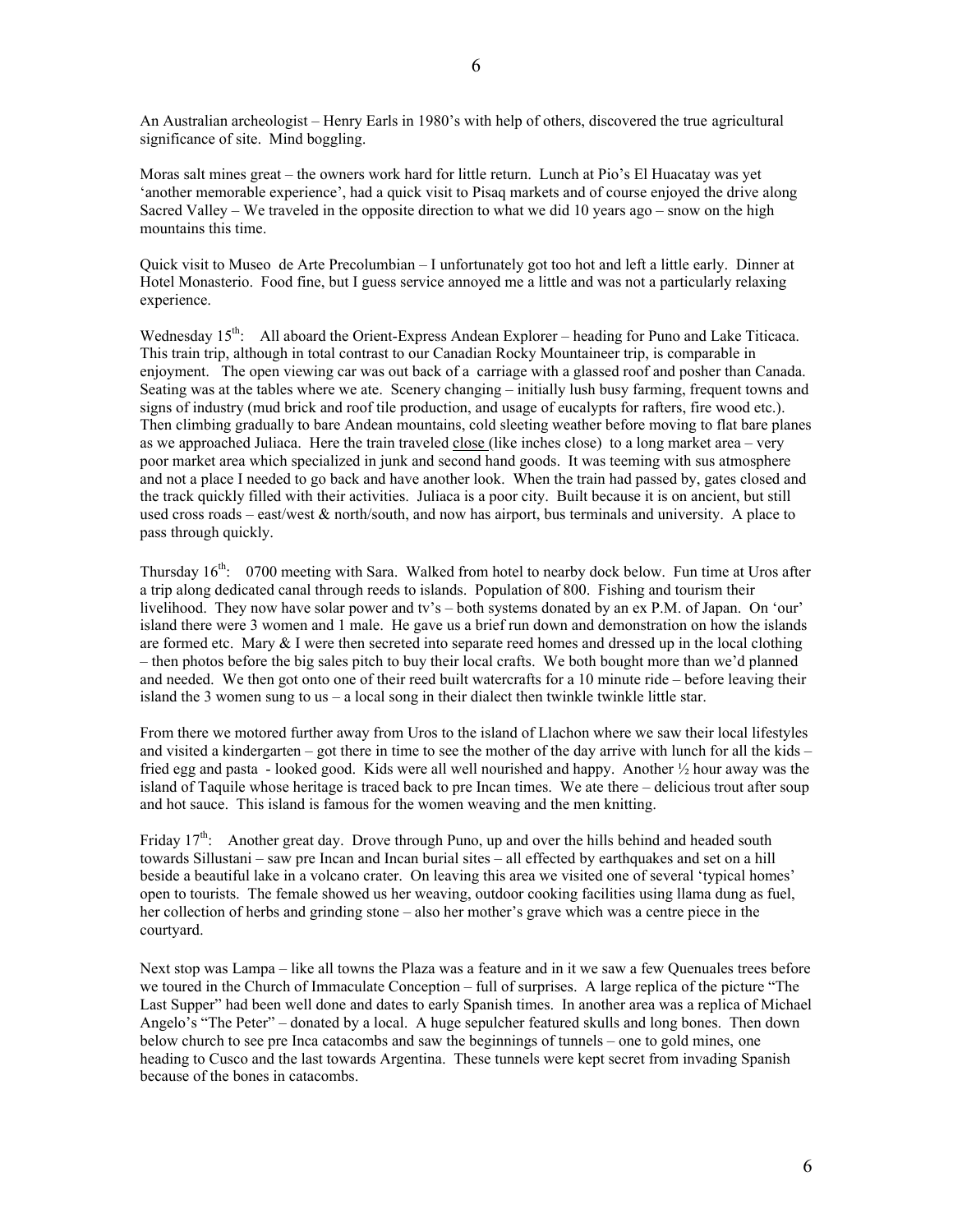Pukara was our next town to visit which boasts a small but excellent Inca museum highlighting local diggings. From there we had an hour drive over a mountain on a scenic route to Tinajani to see incredible natural stone formations – great sensations and with not too much imagination, many faces and figures could be 'seen'. High up on a hill was a formation which clearly looked like a man squatting near a rock. A self appointed guide (whom had had a plentiful chew on coca leaves was quick to inform us the man is called Alberto and he is squatting to do 'big jobbies'!!

Drove back to Puno via Juliaca which looked no better from road than train. Still not a nice place. But all the small towns had been clean and friendly.

Saturday  $18<sup>th</sup>$ : Another day – sunny. Headed south along the lake. Visited the phallic temple "Inka Uyo" – not that dramatic, but of interest, the early Spanish priests were so offended by these stone carvings they were all instantly destroyed. What we saw today were all years later retrieved from private residences and an amusing aside was the church built by said priests, had standing discreetly on top of a dome a small phallic symbol – the locals had the last laugh and presumably never noted by the priests.

After that we drove for quite a while through rural areas beside the lake as we headed towards Ccopa Amaya – ancient carved rockface known as the Puerto de Amaru Muru – but of more interest to us was the fact that it was a busy farming time and we saw many many locals sewing their harvests – most had oxen or mule drawn wooden hoes, but in some cases the hoes being pushed by men and always the women following behind with the seed. Had coca tea with a local guy, his wife and daughter.

Further south 3 churches/and a museum were all closed, but we pushed on south seeing in hazy distance snow clad mtns. over lake, in Bolivia. Coming home we stopped the car and walked down to lake – just for the sake of it, and Henry our driver decided to drive down and pick us up. Good of him, but he got bogged. He alas had no idea how to get out of the sand/gravel – we could see nothing in the area to assist.. We 3 woman did a lot of pushing and eventually Mary suggested using car mats under tyres – it worked. He was super embarrassed and pride a little dented, then to add to his distress he was pulled over by police not far from Puno – for no apparent reason – seemingly they were suspicious of the all but new vehicle (privately owned) that he was driving and we were on the road from Bolivia. Seemingly police harassment is not unusual and often money changes hands, but we didn't see that happen this time.

Sunday 19<sup>th</sup>: 0630 departure and clear flight to Lima. Met by Alberto and tour through privately owned huge home now full of many amazing pictures (all religious) and the décor of rooms great to see – stained glass windows, ornate high ceilings etc.. A separate area held many valuable relics (Incan mostly – metal, stone) and then early Spanish gear – armor etc. Lunch at Café del Museo – outdoor dining in museum grounds and again a lovely meal – 3 courses. Before going into museum proper, Alberto took us to a smaller area which had Incan carvings – all of a sexual nature and one would have to say, mostly R rated material. The main museum again, had incredible displays of Incan artifacts, but walking through their store room was mind boggling – shelves full and overflowing with thousands of amazing objects – all as interesting as the main displays – I could have spent longer in the store room than the main area.

Back to the hotel by 4pm and we had a few hours of relaxing in luxury – long soak in bath.

Dinner at Huaca Pucllana restaurant which was situated beside an area of excavations dating to 300 A.D. The temple built of abode bricks with air spaces to cope with earthquakes. % of profits from restaurant go to restoration/further excavations. Incan's did not know of the temple – site would have been long covered long before Incan habitation and it was only very recently discovered. A great atmosphere to dine out at.

Monday  $20^{th}$ : 0430 pick up. Clocks forward by 2 hours for flight down to Santiago. We went direct to lunch at a lovely restaurant with great food/wine. Then off on a mainly walking tour for rest of afternoon. The King of Jordan was in town, so unable to enter most of scheduled buildings – not to worry. Drove to Santa Lucia Hill – a scenic site in middle of city, owned by city and all now parklands – after parking we walked to top for good views of city and surrounding hills. Dined at a tapes/wine bar – a relaxed fun evening.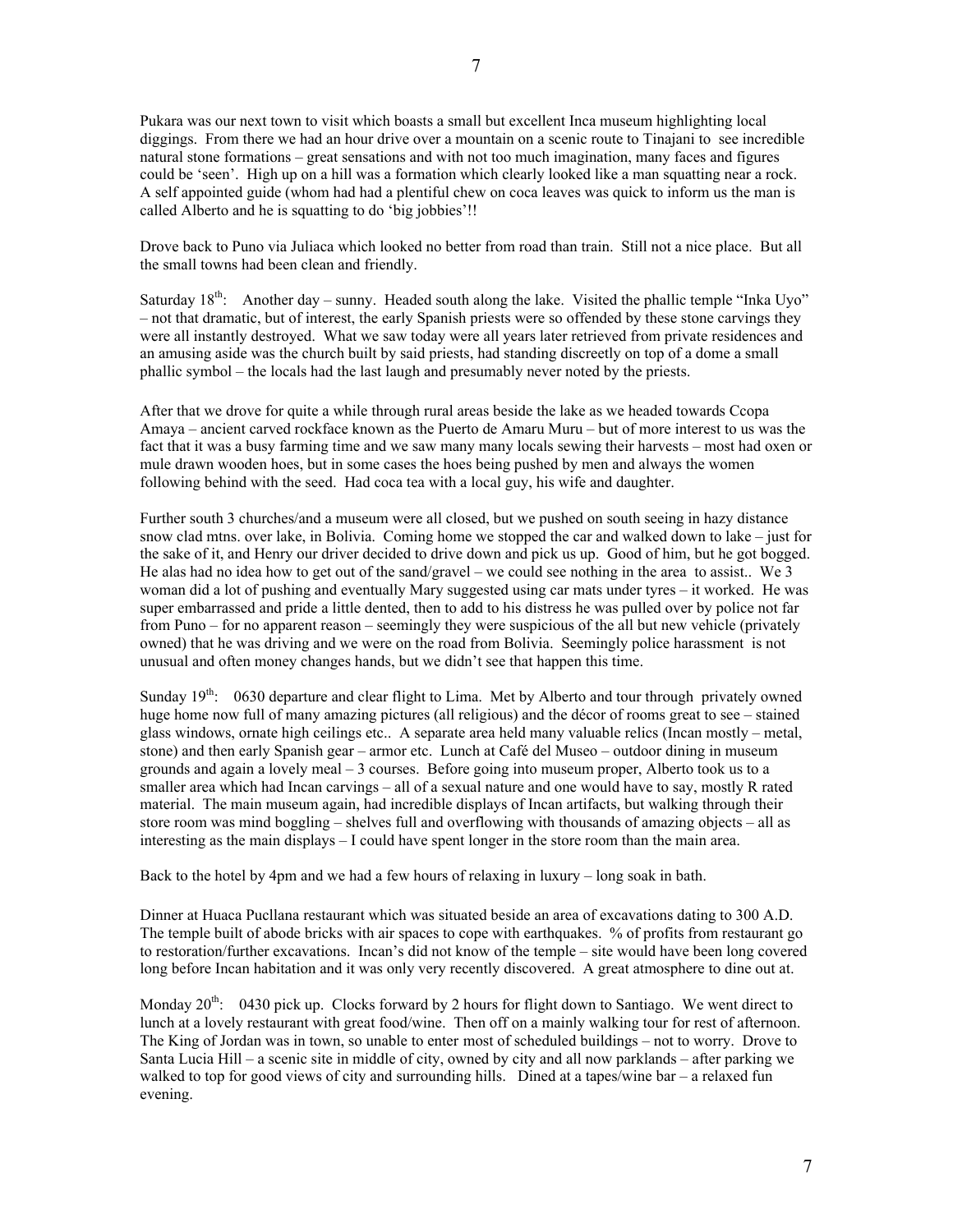Tuesday  $21^{st}$ : On the move again – 0430 pick up to airport and flight to Calama. Desolate drive to San Pedro with a short detour to Death Valley – a spectacular introduction to this area. Also saw our first vinacos. Awasi Hotel: Amazing. Had late breakfast on arrival, then after getting settled in to our accommodation – a mud brick rounded construction with thatched roof – bedroom, large bathroom area with a huge shower recess and a door leading to a private sunny outdoor annex – for sunning or showering outdoors. By the front door was a further area with tables, lounges etc. which could be shared between 2 apartments. The main public area is all open air – large fire places that get lit at night, pool, the bar and further seating, lounges everywhere + dining under a fixed roof, but open as is the kitchen. Mary  $& I$ walked a few blocks to shopping area for a look see and a little shopping.

4PM pick up. 2 hour walk around 'valley rim' down a steep sandy decline to flat base, 1 km walk across this floor then entered Kari Canyon (an anciet riverbed)– some hairy rock climbing. A spectacular 2 km. walk with bright colour rock faces, salt collections on rocks and at times one could hear the cold salt crust cracking. Our jeep was waiting for us at the other end and we drove on to Luna Valley for sun set. Lots of pictures – another magic moment.

We had pre dinner drinks and nibbles in front of open fire and then long after dinner talking with folk at other tables.

Wednesday  $22^{nd}$ : 0930 pick up. New guide who is also our driver. Mario. Drove south to Toconao – a lovely small village with a wee church – built with love, not money. Police check again – assuring Mario had appropriate license. On to Chaxa Pond for flamingo viewing. Not a lot of them, but fabulous reflections. Country this morning quite different with several oasis areas and lots of desert ground cover. Saw wild donkeys.

5PM pick up for afternoon tour. Drove north to Catarpe – pretty valley with an old disused church set up on a small hill. En route we climbed a steep hill to see ruins on site of an old Imperial Inca Trail – this used to be an o/n area for travelers and crops etc. used to be planted in the area for the travelers use. The river ran along this valley.

We then drove back to Pukarade Quitor – a  $12<sup>th</sup>$  century settlement of pre Incan time, which later became an Incan Fortress. A few kms. from there is an almost hidden entrance to a valley – guarded by stone carved faces – one female and one male and beyond them was the beginning of a secret passage through the mountain behind Quitor Fortress. These places were oozing atmosphere. Also another lovely sunset and clear view of the cone shaped volcano – Licancabur that dominates the landscape where ever one is.

Thursday  $23^{\text{rd}}$ : Fab day (again!!) Full day tour to Tara Salt Lake. Climbed steadily out of San Pedro – east – past Licancabur volcano – it has lands mines on Chile side ex 1977 war Argentina v Chile, so mountain climbers can only approach it from Bolivia. Still climbing up and through Jama Pass – scenery and lighting magnificent – highest point for us was approx.  $4,800$  mts – just a photo stop. Passed by a few salt lakes – some frozen – saw vicuana  $++$  and a few birds/llamas.

Bolivia very close by. Turned off the main road after about 2 hours driving and traveled a further 1 hour to Tara Lake. That track passed Pakana Monks rock formations – lots of images could be identified from different angles, by salt lakes at a distance and one we stopped at that had a few flamingo in it. The track basically is not a track but a wide red earth plane and you just 'picked your own route'. Windy++

There was a herd of llamas at Tara Lake – this lake is on a large plain which has huge red cliffs surrounding it – some of course way in the distance. Mario prepared our gourmet picnic lunch – snuggled in close to the jeep for shelter, but with magnificent outlook and the glass of red wine which at that altitude and with too much food, should have been avoided – *but how could one??*

Although not adversely affected by altitude, that evening for first time felt "bloated". No nausea, pain etc. – just felt as though I'd eaten twice what I had.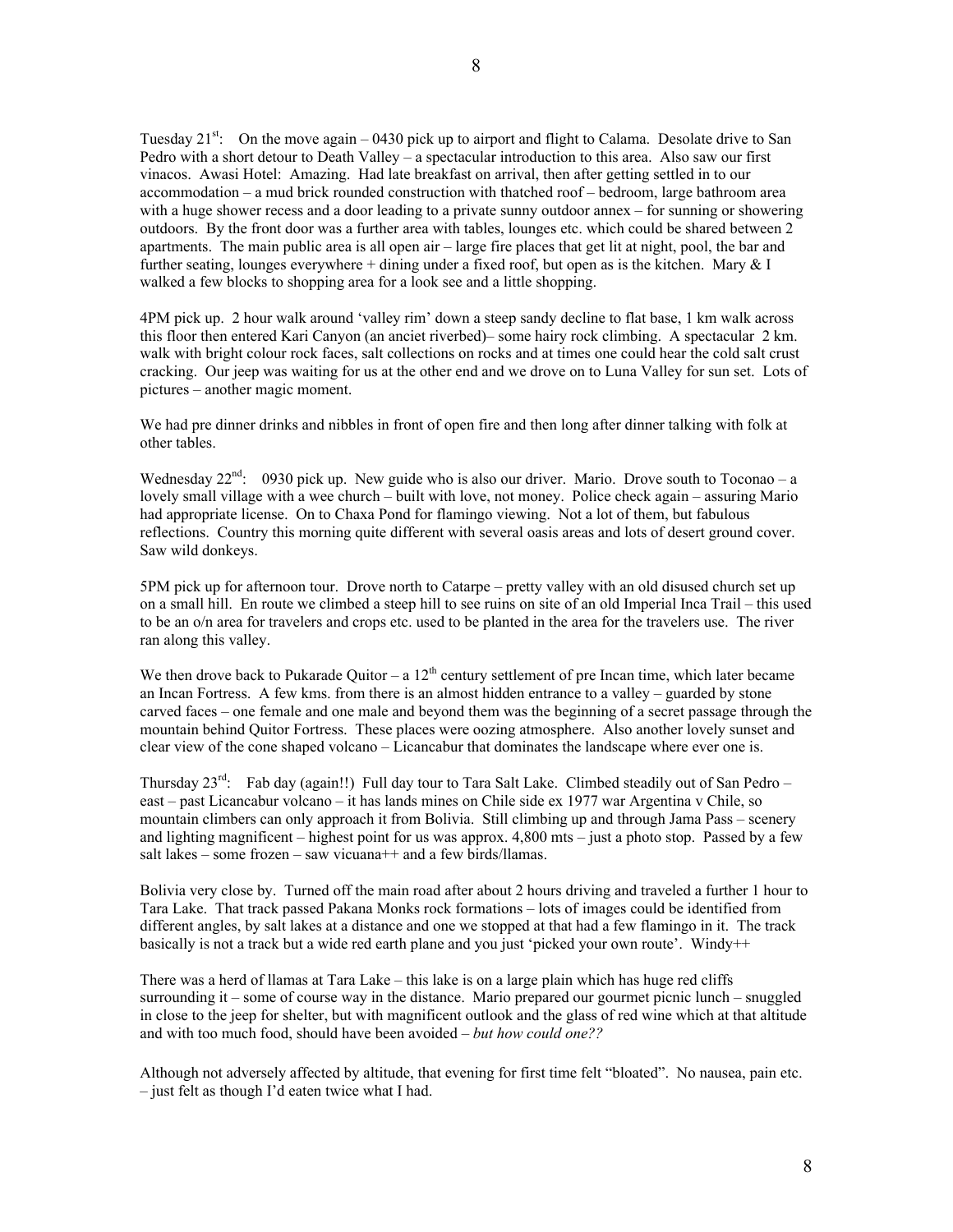Friday 24<sup>th</sup>: Drove north to Putriani Hot Springs. Different terrain yet again. "Our" pool was longer than most, so could swim, float and had a waterfall cum spa – which was invigorating. All set in a deep long valley with high cliffs surrounding us. Water temp. less than we'd expected. Had a delicious morning/tea/snack looking down the valley.

Back to Awasi – shower, final pack then relaxed with wine till lunch 2.30 – 3.30 before 4pm departure (given farewell note from manager:

> *"May the desire to discover new cultures and landscapes be lasting. May travel always be a way to arrive at a new home".*

and a bag of chocolates + lots of personal farewells by staff – they know how to do it proper!!) to Calama airport and back to Santiago, Hotel Orly, Valentina and Padrica. Another home base.

Saturday  $25<sup>th</sup>$ : Our free day. Cool and cloudy day. Had late b'fast then walked to downtown Plaza, into Cathedral that had been closed last time we tried, – wandered around the area for a while then walked back – about 3 hours walking in total.

City was quiet, as it is Election Day tomorrow and lots of things closed, including a lot of restaurants etc. We ate next door - the only one open in near vicinity, but we had planned to visit there some time anyhow. When we left at 9.30pm no other customers had presented and they closed as we left. They did, however, serve wine, which we had not expected.

Sunday  $26<sup>th</sup>$ : 0500 pick up. Cloudy flight south, but saw several snow topped mountains and volcano's pushing above the clouds. Very green on landing with gorse bush, blossoms etc. Again city very much in election mode and we had to drive an alternate route to our first destination, because of closed roads. Petrohue Falls a good introduction to the emerald coloured fast running waters cascading down the valley from Lake Todos los Santos. Whilst walking back to vehicle, clouds cleared over yet another idyllic cone shaped volcano – pictures taken urgently in case it was our only chance – little did we know.

Hotel has glorious outlook over the lake from our room on top level. The volcano dominates the area and the rest of the day cleared to a cloudless day and we had a 3 hour trek with guide after lunch. We soon discovered more volcano's and surrounding mountains – tracked back along shores of the lake. (And we thought we wouldn't take that many pictures down here??)

Monday  $27<sup>th</sup>$ : Another great day –Catamaran trip along lake past all our volcano's and viewing some lovely countryside with quite a lot of private residences – all only accessed by water. School kids stop in town during the week – home weekends. Disembarked at Peulla wharf and walked about 10 mins along a scenic walk to 'town' – certainly a few locals, but mostly tourist accomm./activities etc. We lunched at a lovely hotel with magnificent view of valley (and mag. food), before going on a short trek up to a waterfall.

On return to Petrohue, we were met by our guide/driver whom drove us back to Puerto Varas and our next hotel. The drive was mostly around another large lake – the drive was a feast of yellow, red flowering trees, plus all fruit tree blossoms and by some pretty expensive properties and stud farms. The hotel overlooks the lake/city and set on the side of a hill – we enter at top level and go down to rooms.

Of interest, it seems everywhere we have been in Peru and Chile, that dogs are more than plentiful – roaming the streets freely and one suspects a lot have n.f.a. – In Peru, Sara pointed out that out in rural areas they wait on side of the road for passenger bus returning with workers, shoppers, school kids etc. expecting that food will come there way (and I guess it must for them to keep the practice up). At this hotel there were 2 or 3 dogs that checked every person that came out on to the street – hoping obviously for handouts. We are told rabies is a problem – we kept our distance.

Evening meal (to change the subject) at Restaurant Club de Yates was a special one – building out over water and delicious food and super attentive service. Comparable with our previous special meals.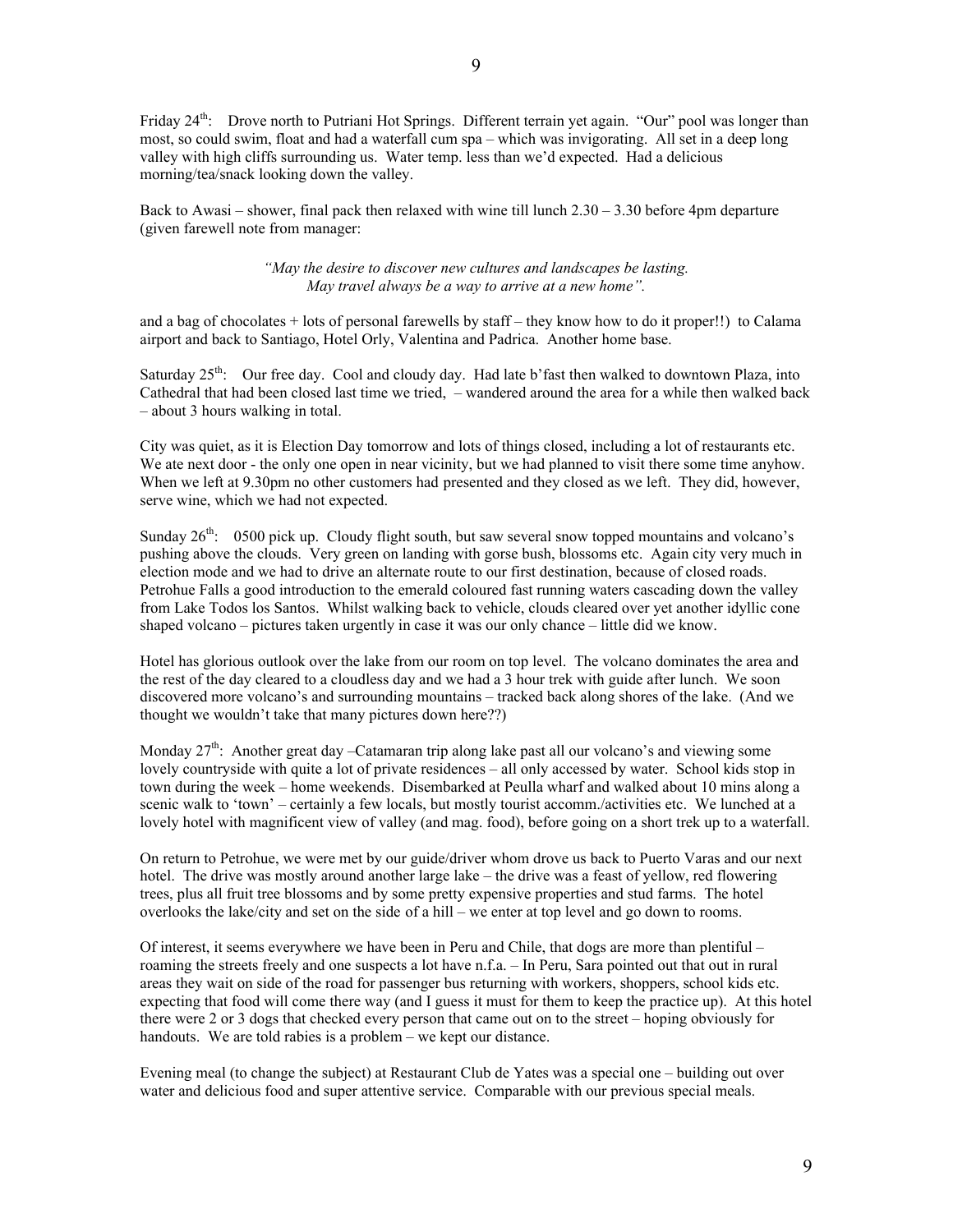Tuesday  $28<sup>th</sup>$ : A different day. 1 hour+ drive west through Puerto Montt, to coast via interesting suburbia, then rural areas to coast to get ferry across to Chiloe Island – saw sea lions and dolphins on crossing then day on island – traveled about half way down it's length to main area of Castro. Here the main feature was: 1. a visit to a wooden church that has UNESCO World Heritage protection and a really interesting collection of relics in a back room – OLD books, wooden objects, clothing etc. Church as stated is entirely made of wood – externally it gets painted a different colour each time painting occurs, and internally certainly in contrast to the lavish gold filled/decorated churches recently visited. 2. Brightly painted wooden slat homes with clusters of these built over water so the fishing owners could moor boats beneath. 3. Went through their local museum which is heavily themed on their fishing history and also that they over the years were able to withstand external pressure to 'change their ways/modernise'. From Castro drove through fishing ports, locals markets – all very quaint and yester world. Unfortunately rained on and off most of day, but did have a few sunny spells.

Had our worst meal of trip at hotel – service and food lousy and to cap it off got woken up later to sign our drinks bill, by dining room staff.

Wednesday 29<sup>th</sup>: Off on our last leg of this adventure. 0700 pick up. Cloudy flight way south to Puerto Varas. A yet another fabulous day with a full and long day drive north to our final destination in Torres del Paine National Park.

Drive initially over flat and vast expanses of mostly bare land – large acreage properties that can only support one beast (mostly sheep) per acre! Soon came across our first condor – good view as he was on land, then took to air and flew over us. Then we saw guanaco's (slightly larger than the vinacu's in Atacama desert) and Lesser Rhea, eagles, and Magellan geese seen everywhere.

Visited Milodon Cave where local land owners discovered remains of an herbivore -probably 12,000 ago. It was a huge cave, with great outlook, but surprisingly no evidence of human habitat has ever been found.

We kept driving and gradually moved towards brilliantly coloured lakes and the emerging Towers – initially barely visible through cloud, but weather improved and better views as we got closer and weather kept clearing – lots of panic picture taking again in case it was our last chance. Came across lots more wild life within the park and saw 2 eagles trying to escort a condor out of their territory – they eventually agreed to disagree. Then a pair of male guanaco's chasing each other up and down a hill (about 50 metres from us) with the female looking down from above at a distance. Scenery in park is spectacular, with every bend in the road giving a new vista, new lake and demanding pictures be taken. Wind as warned and expected was strong and standing still for picture taking is a constant battle. Official velocity that day 75kph, but weather, although cold, not as cold as I expected – had wind breaker on, but not the long underwear etc.

Thursday  $30<sup>th</sup>$ : Boring – just another great and different day. Started off wet and very windy (later found out gusting to 100km's/hour. Saw lots of guanacu's. Tried to walk to Pehoe Falls – raining lightly and we were given an option – I got out of car to take a picture, but it was tooo windy – had my glasses blown off (caught them in flight) and hard work getting back into vehicle. Walking attempts were mostly abandoned, but the clouds cleared and we were soon getting our best views of The Towers from the other side of Pehoe Lake. It was scenic driving still where ever we went and got to

Grey Lake about midday. Our lake/glacier trip was in doubt at that stage, but amazing vista of same from Hosteria Lago Grey, where we made good use of their warm indoors viewing area before having lunch there – just a 5 course meal with wine. Ventured out onto deck occasionally to take mandatory pics. and by 3pm were on board Grey II heading towards the glacier. At least that's what we were told. Because of the still high windy conditions, waves were splashing across the front of boat and virtually saw nothing for the over 1 hour trip (it had looked so much closer from afar). Anyhow, despite the frustration, it was all worth it and enjoyed the close up look at the glacier, which we were told is receding at an alarming rate. Between the 2 points where it goes down into the lake, our boat stopped and a lump of ice was retrieved from water – thus on return trip to terra firma, we all had complimentary drinks with 10,000 year ice. The trip back of course of much smoother with the wind behind us and we were all surprised at the number of smaller bergs we had passed unsighted on the way up!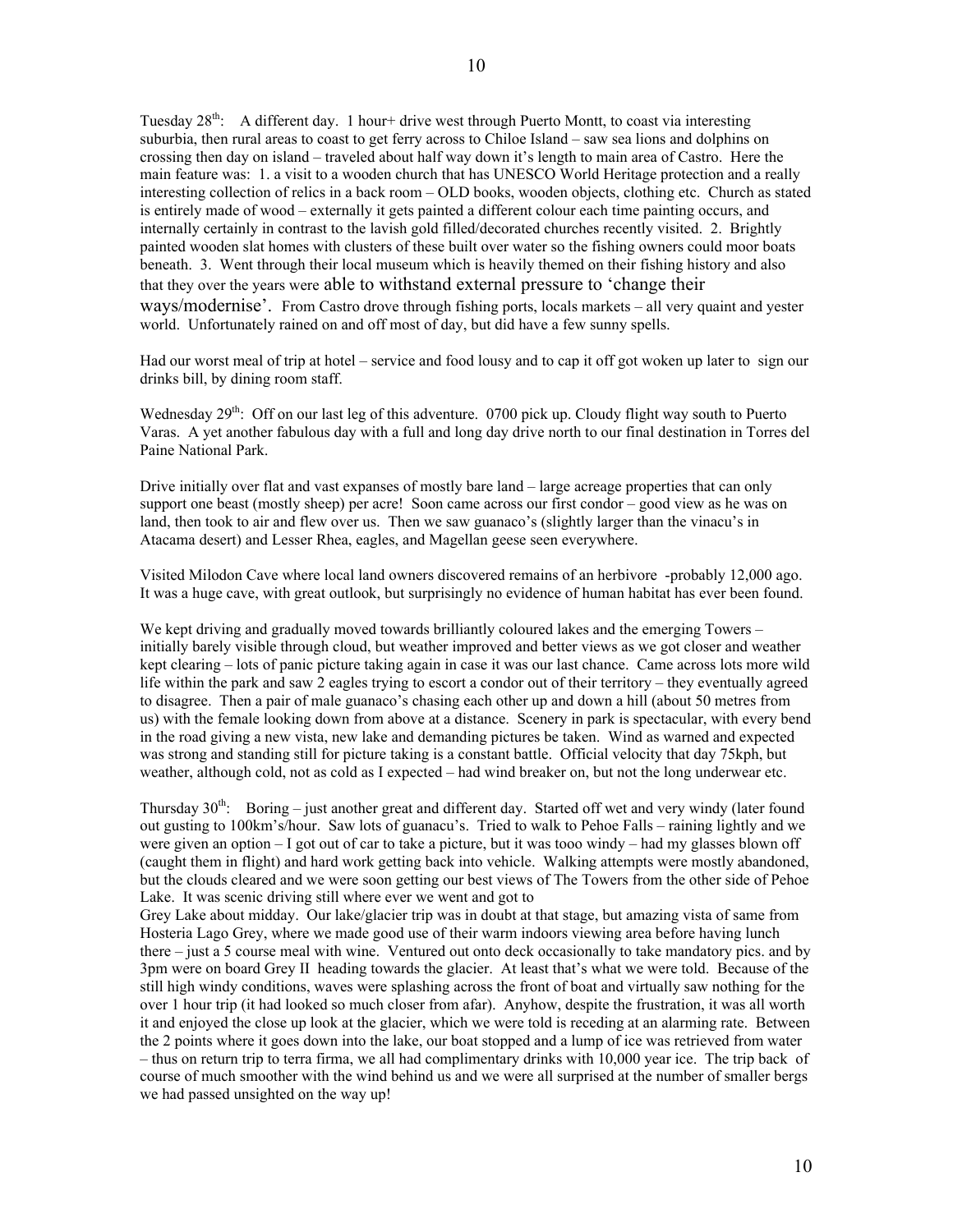We got back to hosteria about 8.40pm – temp 6 deg. and raining again.

Friday  $31^{st}$ : Woke to rain – 4 deg. when we set off for the day. Drove to a few scenic spots as per itinerary – yes very scenic, but too wet to appreciate them properly. Roberto our guide, says it is the first rain at this time of year that he has seen in the 10 years he has been guiding – and I believe him, as roads and heavy vehicles were causing problems. We came across a large tourist bus (full of course) bogged at right angles across road whilst trying to do a U turn- he had been having problems and knew better than to go down the hill to the lake we had just left. (We stopped for a while – our guys trying to help, but situation only got worse for bus. We learned later another bus arrived numerous hours later to get passengers and the bus was expected to be stuck for a few days).

11

Fresh snow on mtn. peaks. Thus we arrived early into Puerto Natales and our Hotel CostAustralis – nicely situated by water and we had a lazy afternoon watching boats coming and going in very choppy waters – showers too frequent to let us get a planned walk in.

Enjoyed our complimenatary pisca sour before yet another great meal (al la carte and full bottle of wine) – it is always a surprise with the wine – do we get to buy it or enjoy their selection. One thing for sure we love Chile wines – did not taste any that we didn't like – really like that is. Will look around to see if we can get them back home. And the unexpected 'pre paid' drinks that we have encountered has certainly kept our budget on line.

Saturday 1<sup>st</sup> November: 1030 departure. Cold and raining. Soon saw more fresh snow on hills, then on road side, then driving through falling snow – only light, however.

Cold trip with continuting intermittent sleet, rain and snow. Drove into Otway Sound, but no penguinos – they had been there in good numbers 3 weeks earlier – could it have been too cold for even them?! Temp.  $2 - 8$  deg. all day.

Had a quick look around Punta Arenas – in rain unfortunately, then to airport and return to Santiago.

Sunday  $2<sup>nd</sup>$ : Our free day and it was a lovely sunny day. We braved the underground rail system. Easy to negotiate and great/frequent service. Wooden wheels.

Markets everywhere – fresh produce as well as the tourist things. Shops began opening after noon. Visitied San Francisco Church – another church seemingly built by love not money. Rough hewn stone work walls etc. A favorite of all the churches we had been to. Took a long walk along river near our hotel.

Evening dinner at Camino Real which was on top of a wooded hill in mid suburbia (not the hill we had visited earlier) and a special moment with sun setting over mountains as we arrived, with food, wine and service to match the occasion – our farewell meal from Chile.

Monday  $3<sup>rd</sup>$ : Interesting day. Drove south out of city for a few hours through increasingly rich pastoral areas and surrounding scenic mtns./volcano to Colchagua Valley of vineyard fame. Had 2 vineyard visits. The first owned by a convicted gun manufacturer whom is "wanted overseas" for selling arms to both Iran and USA during the Gulf conflict! He has invested heavily into this wine industry and as well as other diverse community activities – appeased his conscience I guess. They had the best wines, but the second visit to an organic vineyard was also interesting. They get checked on a very regular basis to prove their ongoing organic status.

We ate at H. Orly – al la carte, but we stuffed it up - assumed the spicy/hot main dish wouldn't be too hot – it was – so much for their printed warning.

Tuesday  $2<sup>nd</sup>$  – Thursday  $4<sup>th</sup>$ : And so to our last day. Home via B.A. again. Our 11.59pm flight actually left B.A. at 0230 – Mary and I were comfortable for the 6 hour stop-over in the Condor lounge and enjoyed nibbles and scotch – soon got into conversation with fellow passengers and had the US elections results on